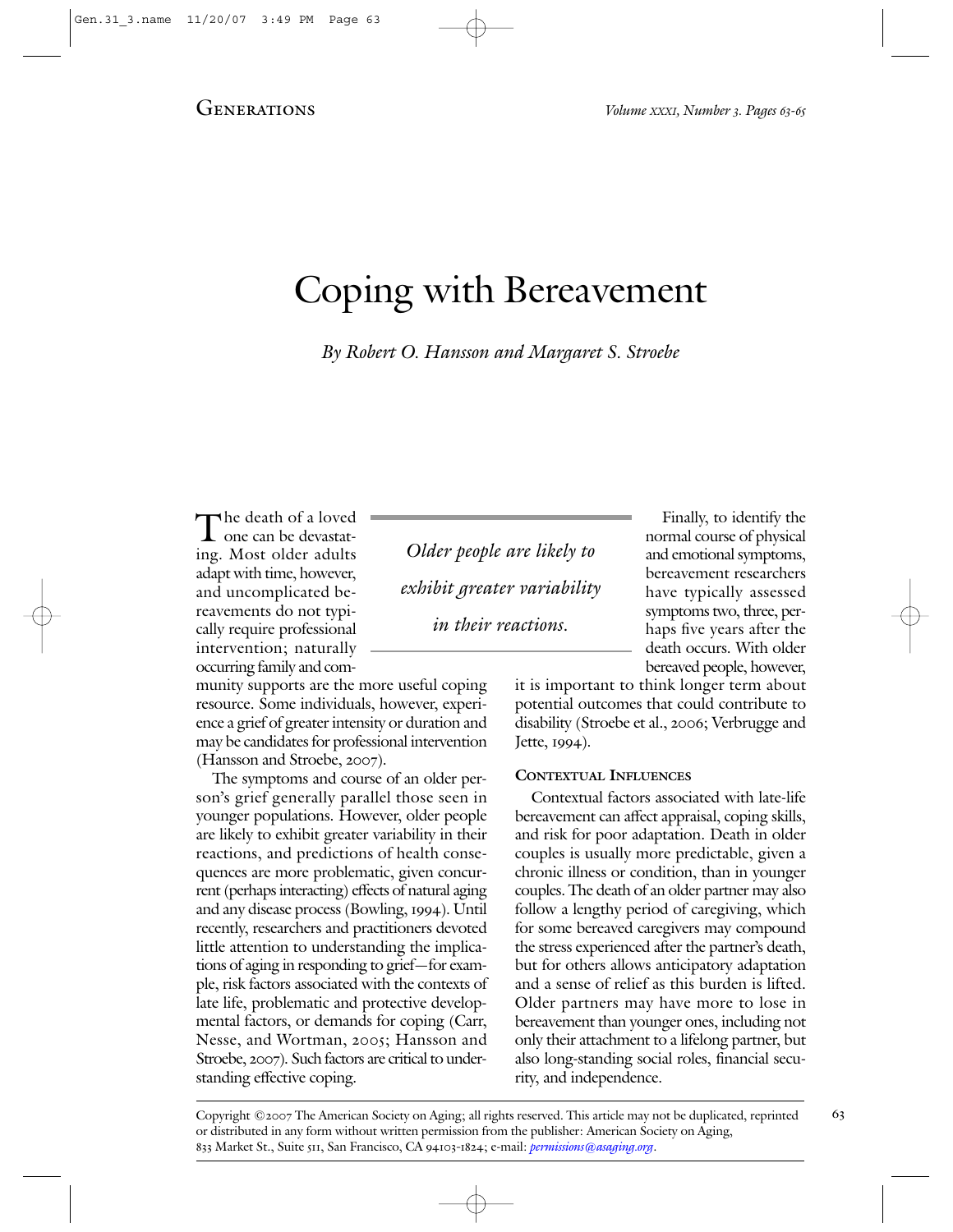Concurrent stressors can also add to the risk of a problematic outcome. Widows, especially, are likely to experience economic insecurity. Support systems are likely to become smaller. Family and friends who might provide support may themselves be older and frail (Lopata, 1996).

#### **PROBLEMATIC AND PROTECTIVE DEVELOPMENTAL PROCESSES**

Age-related changes in physical health and functioning can increase vulnerability and reduce adaptive reserves for coping with bereavement, as for any stressful life event (Aldwin and Gilmer, 1999). Such changes often lead to diminished self-confidence, restrictions on mobility, and increased social isolation. These changes can also lower the utility of previously adopted coping strategies, with approaches that were once focused on finding solutions to particular problems, now giving way to approaches based more on accommodation and acceptance of a difficult situation (Aldwin, 1991). In late life, the importance of having a support environment with social and physical characteristics that match the older person's needs increases.

Some age-related processes, however, are likely to facilitate adaptation. For example, many older adults experience a leveling, or dampening, of affect—especially of negative emotional responses to life events such as bereavement. They tend to be more emotionally moderate in their responses (Lawton, 1996), and they often begin to narrow their social networks to include a greater proportion of emotionally close people (Carstensen, Gross, and Fung, 1998). Indeed, with life experience, many older people acquire a certain expertise and perspective regarding effective coping strategies (Aldwin, 1991).

## **THE DUAL-PROCESS MODEL**

The dual-process model of coping with bereavement (Stroebe and Schut, 1999) provides a framework for understanding the adaptive challenges faced by older bereaved people. This model acknowledges a range of emotional and practical "tasks of adaptation," categorized as loss-oriented or restoration-oriented. Lossoriented tasks focus on the lost attachment relationship. Examples are understanding the meaning of the loss and its emotional impact, revisiting memories, and experiencing pain. In contrast, restoration-oriented tasks deal with stressors that are secondary to the loss. A widow may have to identify new roles and relationships, new activities, new skills for managing independence, and, more immediately, she may need to attend to unfamiliar tasks such as paying the bills. The dual-process model proposes that most bereaved people will need to oscillate between these two domains, addressing emotional issues, then redirecting focus to handle pressing practical challenges, then at some point returning to emotional processing, and so on.

The potential complexity of such a process can be seen in the case of a physically and mentally frail older widow who had recently lost her more capable husband and then suffered the additional sudden loss of her only daughter in an auto accident, requiring that she assume caregiving responsibilities for a grandchild. Coping with her grief (loss-oriented task) for her own loss and for that of the grandchild would likely be compounded by the difficulties in finding the strength to deal with additional tasks (restoration-oriented) associated with raising her grandchild and role changes (the end of her role as mother of a living child and a new role caring for her grandchild). Symptoms of grief would likely be exacerbated by anxiety about coping, and the loss of her only daughter (previously her only source of caregiving support) could further increase her anxiety, hopelessness, sense of being overwhelmed, and difficulty in planning.

The dual-process model, then, provides a structure for sorting the emotional and practical coping tasks to be faced, and demonstrating their place in adaptation. The problematic and protective developmental influences described above then allow predictions of which tasks may be more or less challenging for older bereaved people. For example, health and financial security may become increasingly problematic, requiring more coping efforts, while changing patterns of emotional response may protect against bereavement-related trauma. The dual-process model should thus be helpful to practitioners in guiding assessments of the status and support-intervention needs of an older bereaved individual.  $\infty$